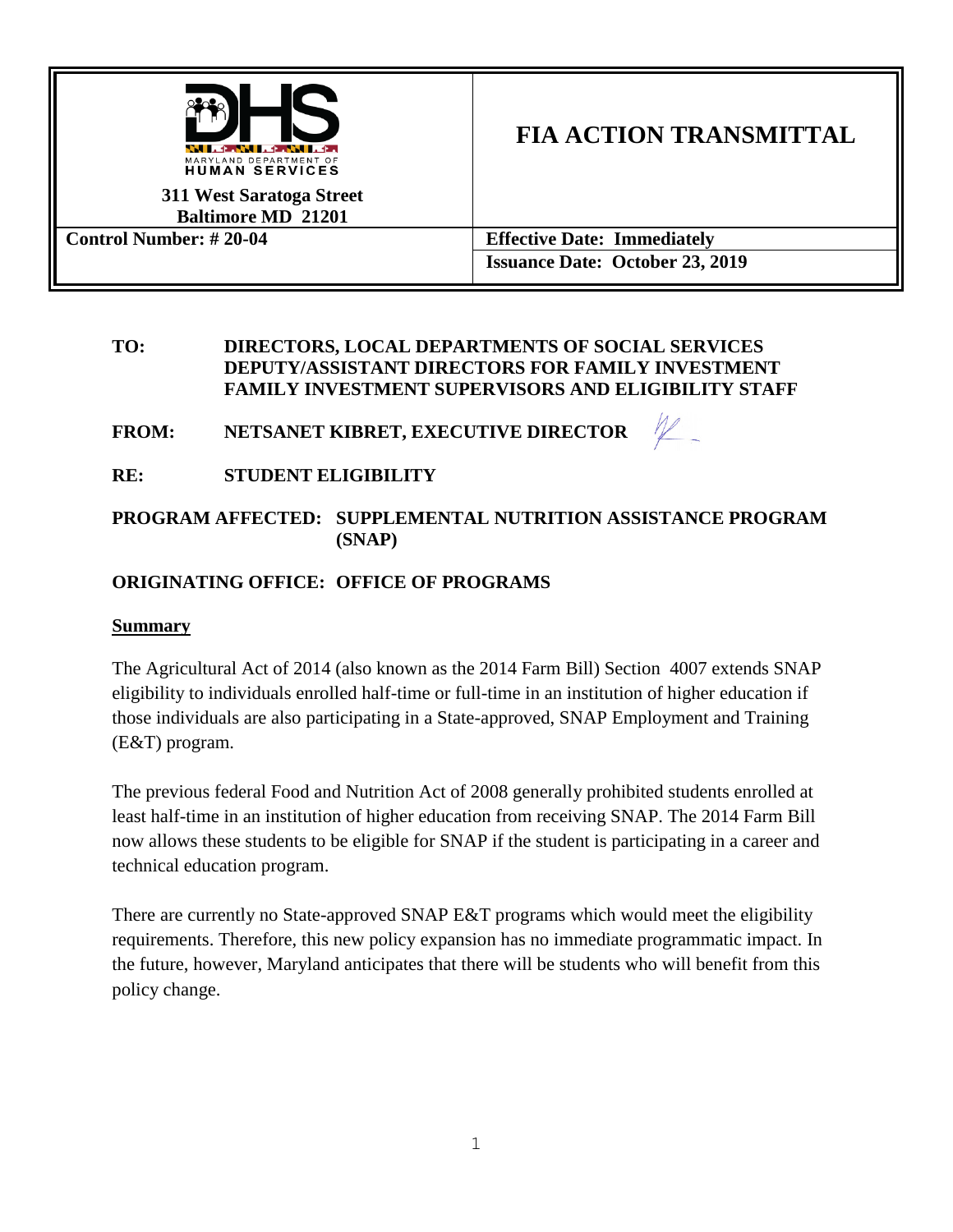# **Action Required**

# Verification

In order for a full-time college student to be eligible for SNAP benefits without having to meet any other eligibility requirements, the local departments must verify that the program the student is enrolled in is a state-approved SNAP E&T Program. To verify this, a case manager must use WORKS.

## **Notes**:

- Not every case manager has access to WORKS, therefore, local departments will need to establish a protocol for verifying this information.
- All State-approved SNAP E&T vendors are required to track participants in WORKS.

If the individual is enrolled in an E&T Program at least half-time, the local department must also verify if the program meets the above criteria using one of the two following methods:

- A copy of the FIA Verification of Program Attendance form (see attached) completed by the institution, or
- A copy of the customer's most recent transcript. Because each institution defines its enrollment statuses, the local department will need to confirm with the institution how many credits are considered at least half-time.

**Note:** If a customer is between terms, verification of the upcoming term should be obtained if possible.

### Frequency of Verification

Verification is needed only when a previous term has ended and verification of the new term has not yet been obtained.

Local departments must confirm if appropriate verification of enrollment status has been obtained at application and redetermination. If appropriate verification of enrollment status has not been obtained, the local department must request verification to confirm eligibility.

# ABAWD

There is no change in the ABAWD policy for this population. As noted in SNAP Manual Section 106, customers attending an accredited school at least half-time are not considered ABAWDs.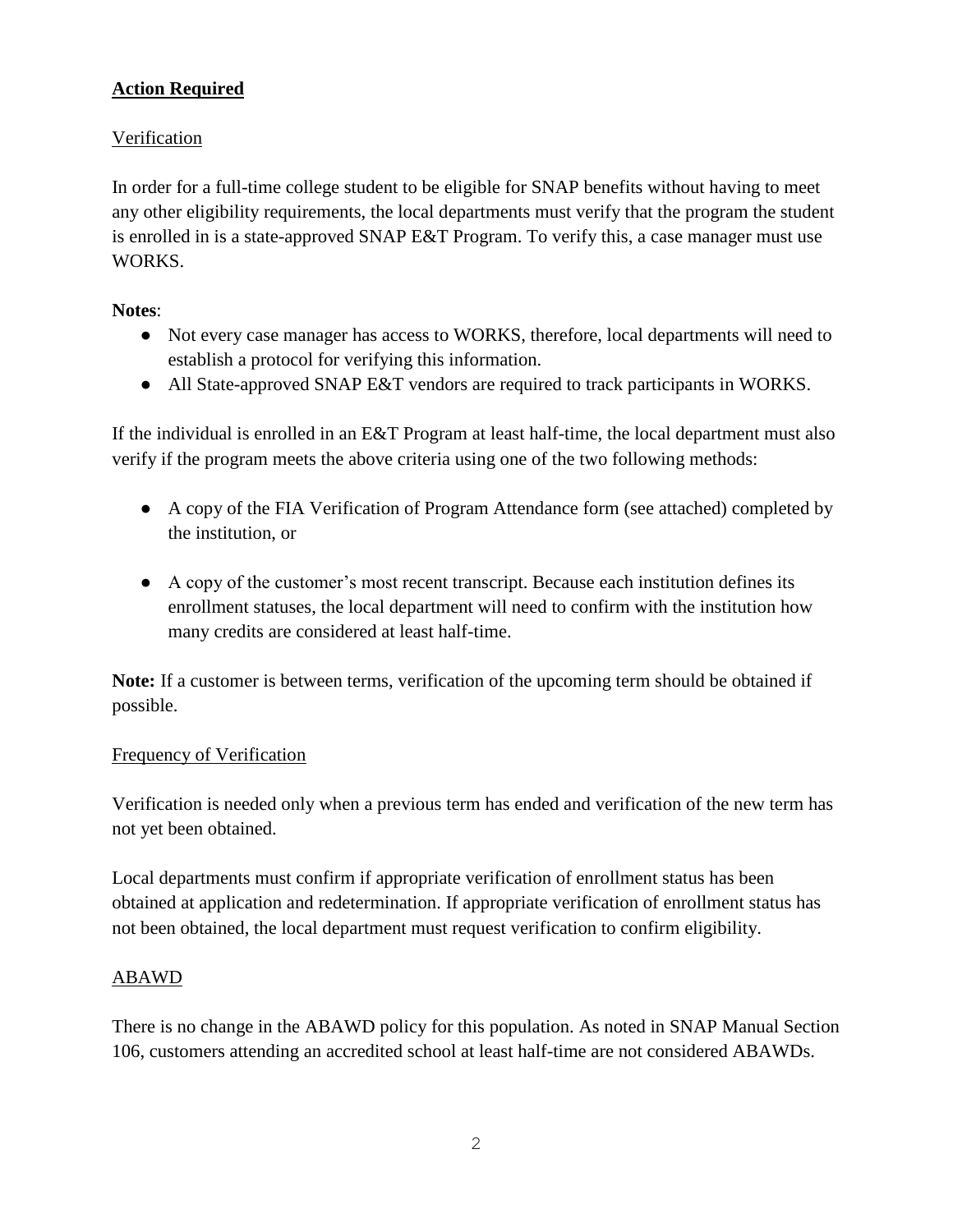# **TCA**

This change in SNAP policy does not change TCA work requirements.

#### **Attachment**

• SNAP Manual Section 102

### **Inquiries**

For TCA, TDAP and SNAP policy-related questions, please complete the [FIA Policy](http://kb.dhs.maryland.gov/family-investment-administration/contact-us-with-your-fia-program-eligibility-policy-question/)  [Information Request Form](http://kb.dhs.maryland.gov/family-investment-administration/contact-us-with-your-fia-program-eligibility-policy-question/) found on Knowledge Base as shown in the screenshot below.

For CARES/systems related inquiries, please contact [fia.bsdm@maryland.gov.](mailto:fia.bsdm@maryland.gov)



cc: DHS Executive Staff FIA Management Staff DHS Constituent Services DHS Help Desk Office of Administrative Hearings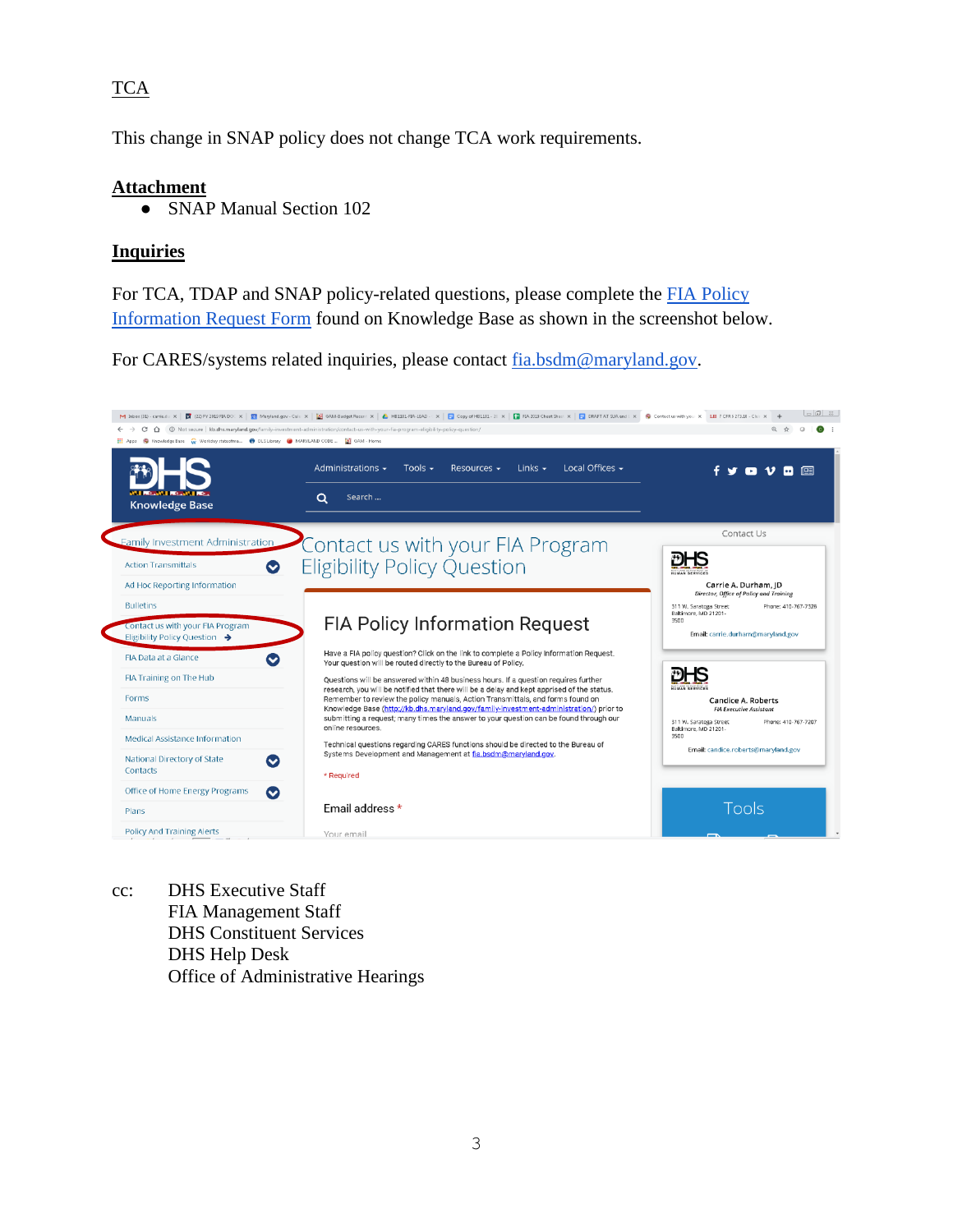STUDENTS Section 102

#### **102.1 General Policy**

- A. A person who is enrolled at least half-time in an institution of higher education is ineligible for SNAP benefits unless the person meets one of the requirements listed below in Section 102.2.
- B. A person is a student if he or she is enrolled in an institution of higher education, which includes business, technical, trade or vocational school, remedial courses, basic adult education and English as a second language.
- C. Part-time enrollment in an institution of higher education is less credits than half-time enrollment.
- D. This policy section does not pertain to persons who are enrolled part-time in an institution of higher education.

#### **102.2 Student Eligibility Requirements**

The following half-time or full-time students are eligible for SNAP benefits:

- 1. Persons age 17 or younger or age 50 or older;
- 2. Persons with a physical or mental disability;
- 3. Persons attending high school;
- 4. Persons receiving Temporary Cash Assistance (TCA);
- 5. Persons employed for an average of 20 hours per week and paid for the employment or, if self-employed, employed for an average of 20 hours per week and receiving weekly earnings at least equal to the federal minimum wage multiplied by 20 hours;
- 6. Persons participating in on-the-job training programs (a person is considered to be participating in an on-the-job training program only during the period of time he or she is being trained by the employer);
- 7. Persons participating in the Job Opportunities and Basic Skills program under Title IV of the Social Security ACT or its successor program;
- 8. Persons participating in a state or federally financed work study program during the regular school year (see 102.3 for the definition of work study);
- 9. Persons responsible for the care of a child under age 6;
- 10. Persons responsible for the care of a child between ages 6 and 12 when adequate child care is not available for the student to attend class and work 20 hours per week or participate in a State or federally financed work study program; or,
- 11. Persons who are voluntarily participating in the SNAP Employment and Training (E&T) Program, a program under the Job Training Partnership Act of 1974, a program under section 236 of the Trade Act of 1974, or an employment and training program for low-income households that is operated by a state or a local government where one or more

Revised September 2019 1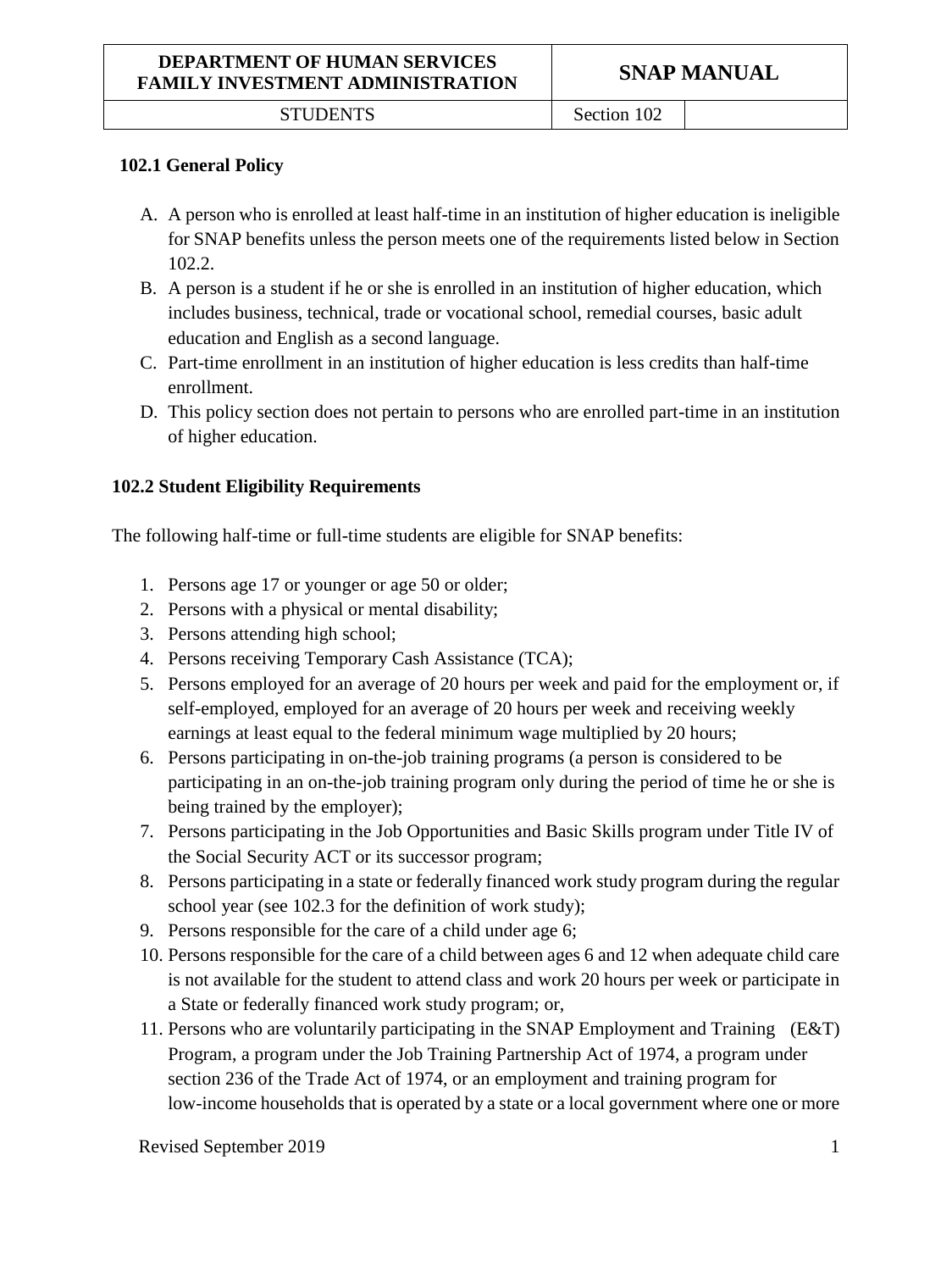of the components of the program is at least equivalent to an acceptable food stamp employment and training program component as specified in 7 CFR  $\S 273.7(e)(1)$ .

12. Persons who are participating in a State-approved SNAP E&T Program as verified through WORKS.

#### **102.3 Definition of Work-Study**

A. To qualify as an eligible student because of work-study, the following conditions apply:

- 1. The student must be participating in a state or federally financed work-study program during the regular school year.
- 2. The work-study must be approved for the school term.
- 3. The student must anticipate actually working the work-study job during the school term.
- 4. The exemption begins with the month in which the school term begins or the month the work-study is approved, whichever is later.
- 5. Once begun, the exemption continues until the end of the month in which the school term ends or it becomes known that the student has refused an assignment.

**Note**: When the local department becomes aware of a student who has been given an exemption because of anticipated work-study and the work-study did not materialize, a claim is not required unless the student deliberately gave wrong or misleading information.

- 6. The exemption does not continue between terms when there is a break of a full month or longer unless the student is participating in work-study during the break.
- B. This exemption does not apply to students who are working in hospitals or studentteachers who are teaching as part of their coursework for which they earn credit.
- C. Most work-study programs are funded through Title IV, Part C of the Higher Education Act of 1965, as amended. As long as there is some federal funding involved, these programs meet the definition of federally financed work-study programs. (See Section 211 Excluded Income, for treatment of Title IV educational income.)
- D. Do not consider students who are paid to attend institutions of higher education with federal JTPA or Work Opportunities funds as work-study students. The students in these programs receive compensation based on the number of hours of class attendance and not for any worked performed. Therefore, they are not entitled to the work-study exemption.